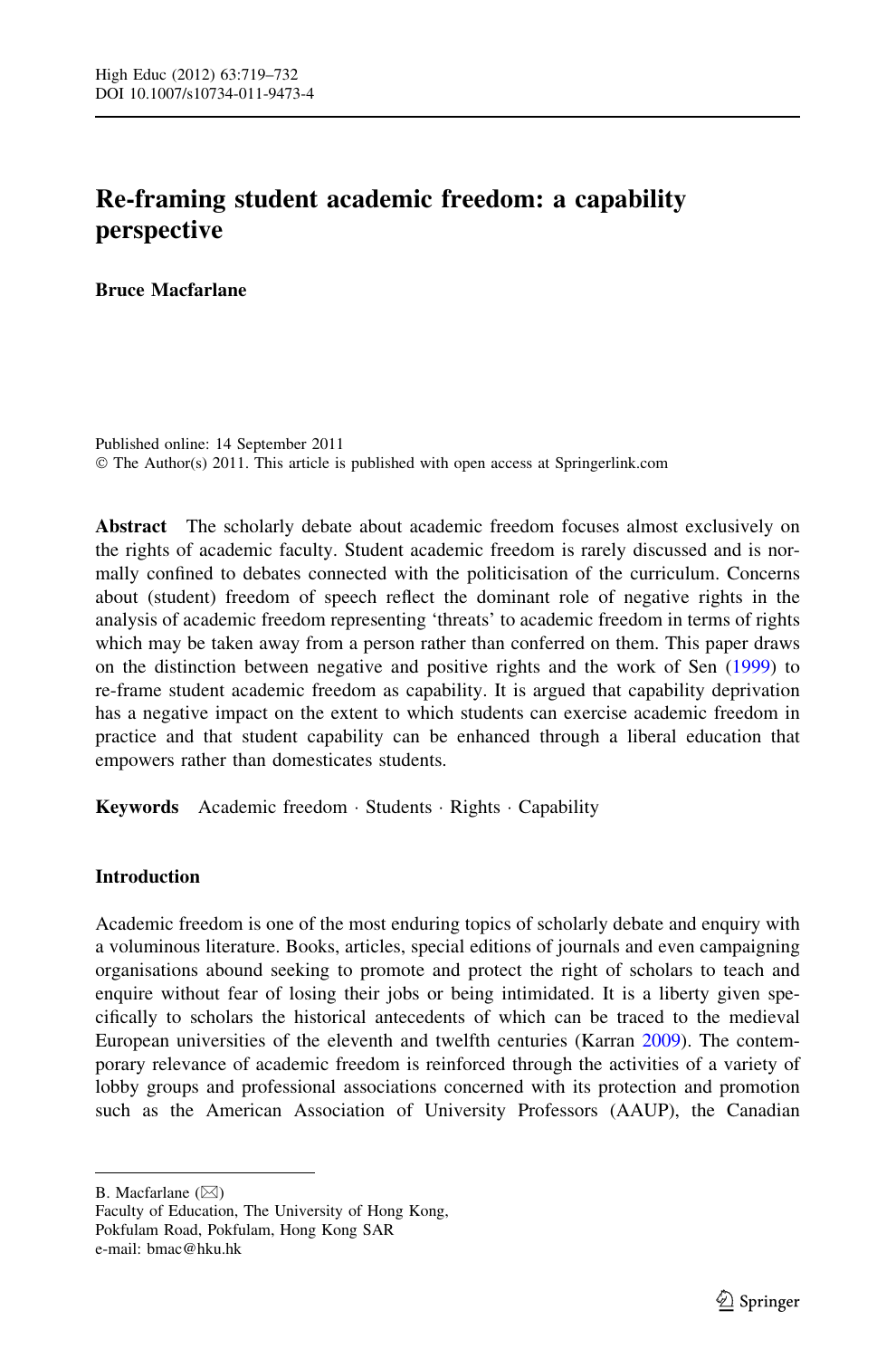Association of University Teachers, Scholars at Risk, Academics for Academic Freedom (AFAF) and the Council for Academic Freedom and Academic Standards (CAFAS).

Concerns with respect to tenure and freedom of expression of faculty are central to the functioning of academic life. But amid much of the contemporary debate about academic freedom the fact that academic freedom also applies to students has been long overlooked (Bissell [1969](#page-12-0)). Academic freedom is about the freedom of scholars; and students, not just faculty, are scholars too. They are members of a community of scholars (Monypenny [1963\)](#page-13-0). This is an integral part of the Humboldtian tradition, where scholarship is defined in terms of the pursuit of knowledge and understanding as a common goal, necessarily involving both students and teachers (Karran [2009](#page-12-0)). Both are, in essence, learners.

Much of the literature, however, reinforces a one-dimensional understanding of academic freedom by making only fleeting reference to students or sometimes overlooking their importance altogether. Conrad Russell's book Academic Freedom ([1993\)](#page-13-0) is an example of this apparent myopia. In the UK, a particularly self-regarding version of academic freedom has been reinforced by the protection given to academics, not students, by the Education Reform Act (1988). This states that the jobs of faculty must not be jeopardised by them putting 'forward new ideas and controversial and unpopular opinions' (section  $202(2)$ ). There is no mention of students, just faculty. This has the effect of excluding students as members of the academic community with a similar entitlement to academic freedom. It overlooks the importance of developing students with the capacity to function as informed and critical members of civic society.

Indeed, sometimes student academic freedom is treated as merely the by-product of the protection of the freedom of academics. The argument here is that it is only when faculty are free that they are in the position to expose students to the range of ideas and arguments that will, in turn, help them to find their own voice. While the 1915 AAUP statement on academic freedom made reference to student academic freedom, it took it as read that the focus of the report was the academic freedom of the teacher (AAUP [1915](#page-12-0)). Where students were mentioned in the statement it is by reference to how their freedom is inhibited or facilitated by that of the teacher.

Hence, the claim to student academic freedom has rarely been presented 'with either clarity, consistency or adequacy' (Magsino [1978](#page-13-0): 48). This is partly due to the fact that although students are formally members of a community of scholars they essentially occupy a position of dependence in that they are subject to the authority of their teachers and institutions in respect to grading and the certification of their achievement through the award of degrees (Monypenny [1963](#page-13-0)). Although rarely stated in a contemporary context, an implicit, but patronising, assumption is that, as novices or scholars in training, students do not possess the knowledge necessary to make sufficiently informed judgements (Horn [1999\)](#page-12-0). Where student academic freedom is acknowledged this tends to assume an exclusively negative rights perspective focusing on the extent to which students are effectively denied the opportunity to develop critical faculties and exercise freedom of expression as a result of faculty proselytising their own political and radical opinions.

This article will seek to elaborate the claim to student academic freedom more broadly by identifying a number of ways in which it may be enhanced drawing on the distinction between positive and negative rights and applying Sen's [\(1999\)](#page-13-0) concept of 'capability'. Student academic freedom is important both as a right to full and free expression and as a means by which learners can experience a genuinely 'higher' education that enables them to become critical thinkers. The article will also argue that student academic freedom requires active protection and promotion in the face of passive and proactive threats.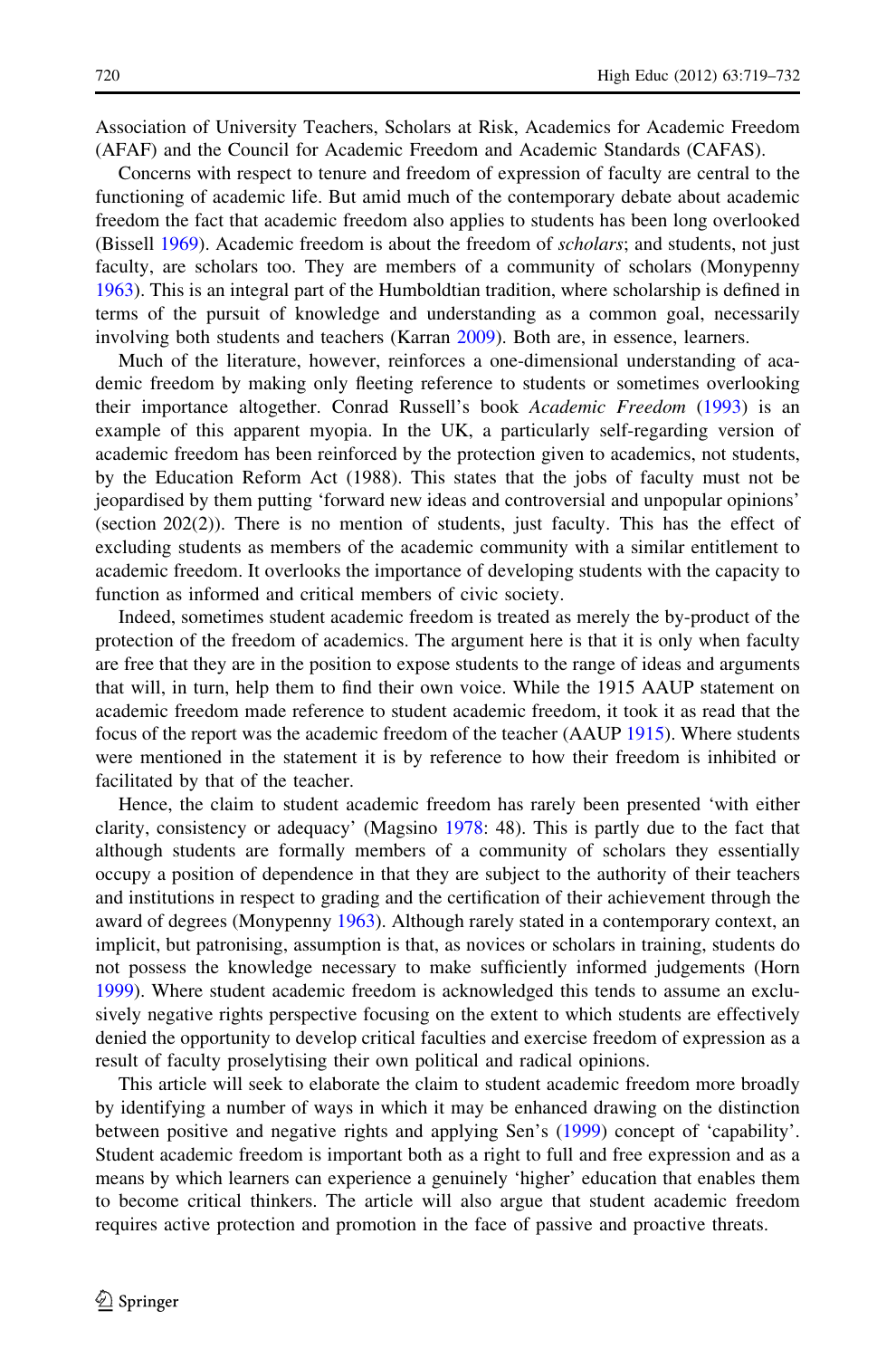## The politicisation debate

On the occasions where attention has been focused on student academic freedom discussion normally centres on the so-called politicisation of the curriculum. The assumption here is that 'being "free to learn" means being free from indoctrination' (Pavela [2005:](#page-13-0) xx). In the United States the debate about student academic freedom has focused almost exclusively on the contention of neo-conservative lobbyists and critics that students are being politicised by radical university teachers. This cause is championed by David Horowitz and his *Students for Academic Freedom* campaign, which argues that a leftleaning professoriate is trying to radicalise university students by indoctrinating them with a set of 'liberal' values. The events of 9/11 have heightened concerns about terrorism and national security on both sides of the Atlantic leading to a re-opening of the debate about freedom of speech and extremism on campus (Altbach [2009\)](#page-12-0). It is claimed by Horowitz's campaigning organisation, Students for Academic Freedom, that there is a lack of 'balance' in the teaching of controversial subjects and this creates a classroom atmosphere which is intolerant to students with dissenting views. The effect of this process, according to Horowitz, is that students are prevented from developing their own independent thinking or might, to some extent, self-censor. The Student Bill of Rights, produced by Horowitz, focuses exclusively on concerns with respect to 'indoctrination' of students as a violation of their freedoms and the potential impact of related issues, such as unfair assessment, which might affect a student who expresses opinions contrary to those held by their professor.

Despite the concerns raised by Horowitz, the 1915 statement on academic freedom issued by the AAUP does include a clear instruction that students in their formative years of undergraduate education should be safeguarded from unbalanced approaches:

The teacher ought also to be especially on his [sic] guard against taking unfair advantage of the student's immaturity by indoctrinating him with the teacher's own opinions before the student has had an opportunity fairly to examine other opinions upon the matters in question, and before he has sufficient knowledge and ripeness of judgment to be entitled to form any definitive opinion of his own. (AAUP [1915:](#page-12-0) 298–299)

Horowitz' campaign though has led to the AAUP issuing a response entitled Freedom in the Classroom (AAUP [2007](#page-12-0)). AAUPs 2007 statement affirms that it is a teachers' right to test out their opinion and beliefs on controversial issues in the classroom without regard to the extent to which the views expressed represent opinions based on untested assertions. Here, a counter-argument is that faculty should distinguish between audiences. Students (especially undergraduates) should be distinguished from professional or disciplinary peers. In other words, the testing out of controversial or new ideas should be directed at peers, and in the context of a scholastic debate, with equals. In an earlier incarnation of the controversy about the politicisation of the curriculum, Max Weber distinguished between opportunities to profess views in the classroom and to peers and talked of the 'obligations of self-restraint' on the university teacher (Weber [1973a:](#page-13-0) 22). Explaining this view, he argued that:

Like everyone else, the professor has other opportunities for the propagation of his ideals…in the press, in public meetings, in associations, in essays, in every avenue which is open to every other citizen, he can and should do what his God or daemon demands' (Weber [1973b](#page-13-0): 50).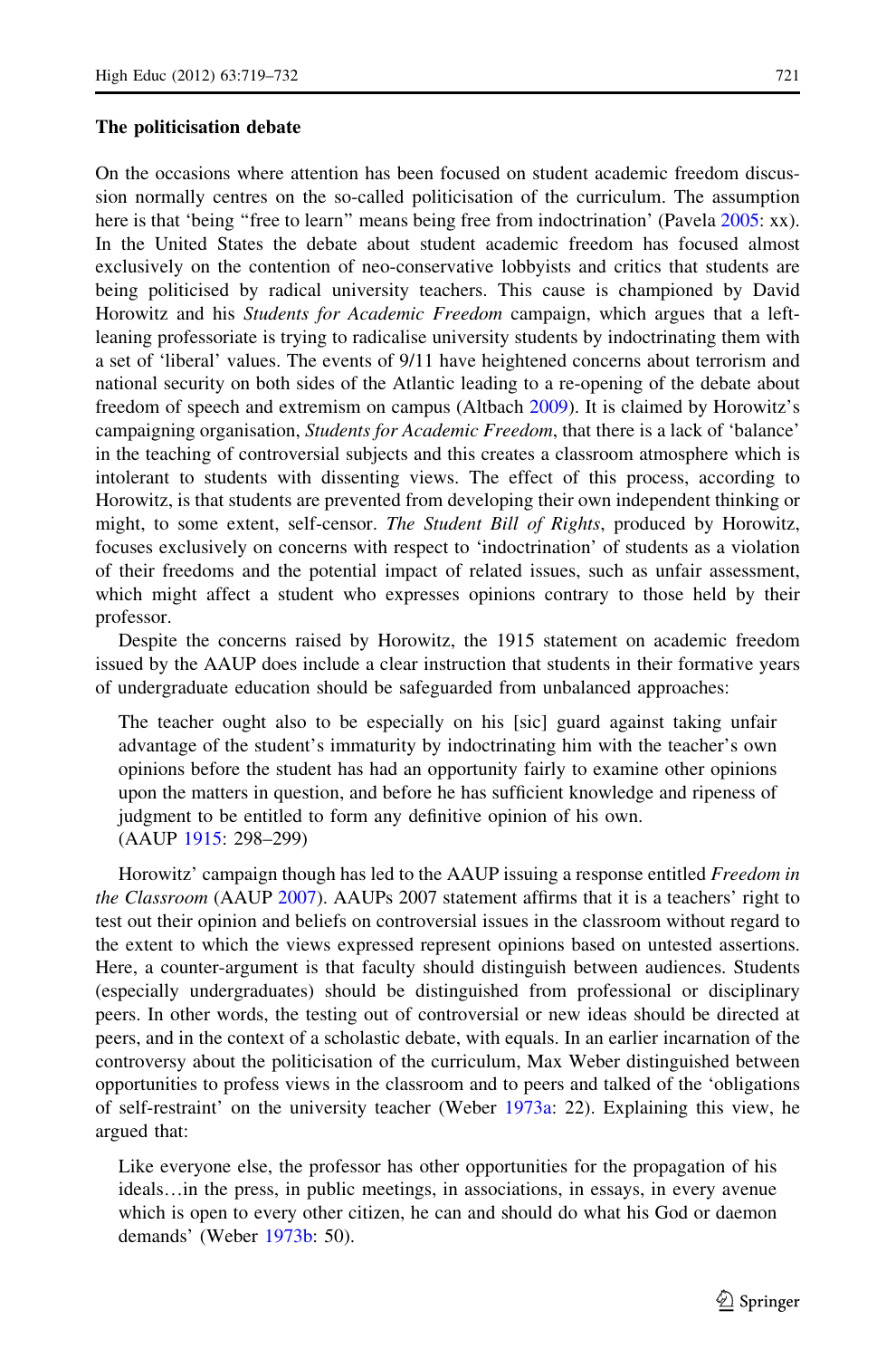The Association of American Colleges and Universities (AACU) has also issued a defensive statement about student academic freedom in response to Horowitz's campaign (AACU [2006](#page-12-0)). In common with that issued by the AAUP, it focuses on discussing student academic freedom almost exclusively in terms of the politicisation debate.

## Rights and capability deprivation

Hence the debate focuses on the threat to student freedom of thought and expression caused by 'unbalanced' teaching that indoctrinates rather than educates. Regardless of the extent to which this charge may be true, student academic freedom is a more complex and multi-dimensional issue than concerns about learner politicisation might suggest. In seeking to understand the different dimensions of student academic freedom, it is pertinent to apply the concept of negative and positive rights and Sen's ([1999\)](#page-13-0) concept of capability.

Negative rights are ones which are assumed to exist or be defined as 'inalienable' such as the right to life or the right to free speech. People should enjoy certain rights 'without interference from other persons' (Berlin [1969](#page-12-0): 122). To lose such a right would imply that someone or something (e.g the state) is trying to take them away from somebody by taking their life, shackling their movements or preventing them from speaking. This is the usual way in which rights are understood and expressions of human rights in legal documents, such as the US Bill of Rights, tend to mainly contain a list of negative rights. Clearly it is important to protect a student's freedom of speech from a negative rights perspective. It should not be threatened or taken away. This is the concern of those that claim politicisation since it might lead students to self-censor their views.

In contrast with negative rights, *positive rights* are those to something such as education, employment or a minimum wage and are associated with a social justice agenda. If people do not have capabilities, often associated with those conferred by education such as literacy, they are not able to properly exercise freedom in any real sense. In the context of improving the quality of life of those living in the developing world, this is the argument made by Sen ([1999\)](#page-13-0). According to Sen, people are not always able to exercise freedoms because they lack the functional capability (or 'substantive' freedom) to do so. For example, if someone is poorly educated, or perhaps illiterate, they will never really be able to fully exercise their political freedoms. Freedom is adversely affected by 'capability deprivation' (Sen [1999:](#page-13-0) 20) as a result.

Defining student academic freedom as freedom of speech denotes a negative rights perspective as it does not take account of the capabilities that are required that underpin the exercise of this freedom. There are several different dimensions to student academic freedom that rarely get any attention which might be understood more generally as positive rights or capabilities. Academic freedom, in the German tradition, may be understood in terms of the freedom to teach *(lehrfreiheit)* and the freedom of students to learn *(lern*freiheit). Much attention has been focused on *lehrfreiheit* and very little on the allied concept of lernfreiheit according to which students should be free to pursue the course of their choice at whichever institution of higher education they might choose. Yet, there are elements of the *lernfreiheit* tradition which remain important if we are to continue to take seriously and promote, rather than 'protect' in a negative rights tradition, student academic freedom.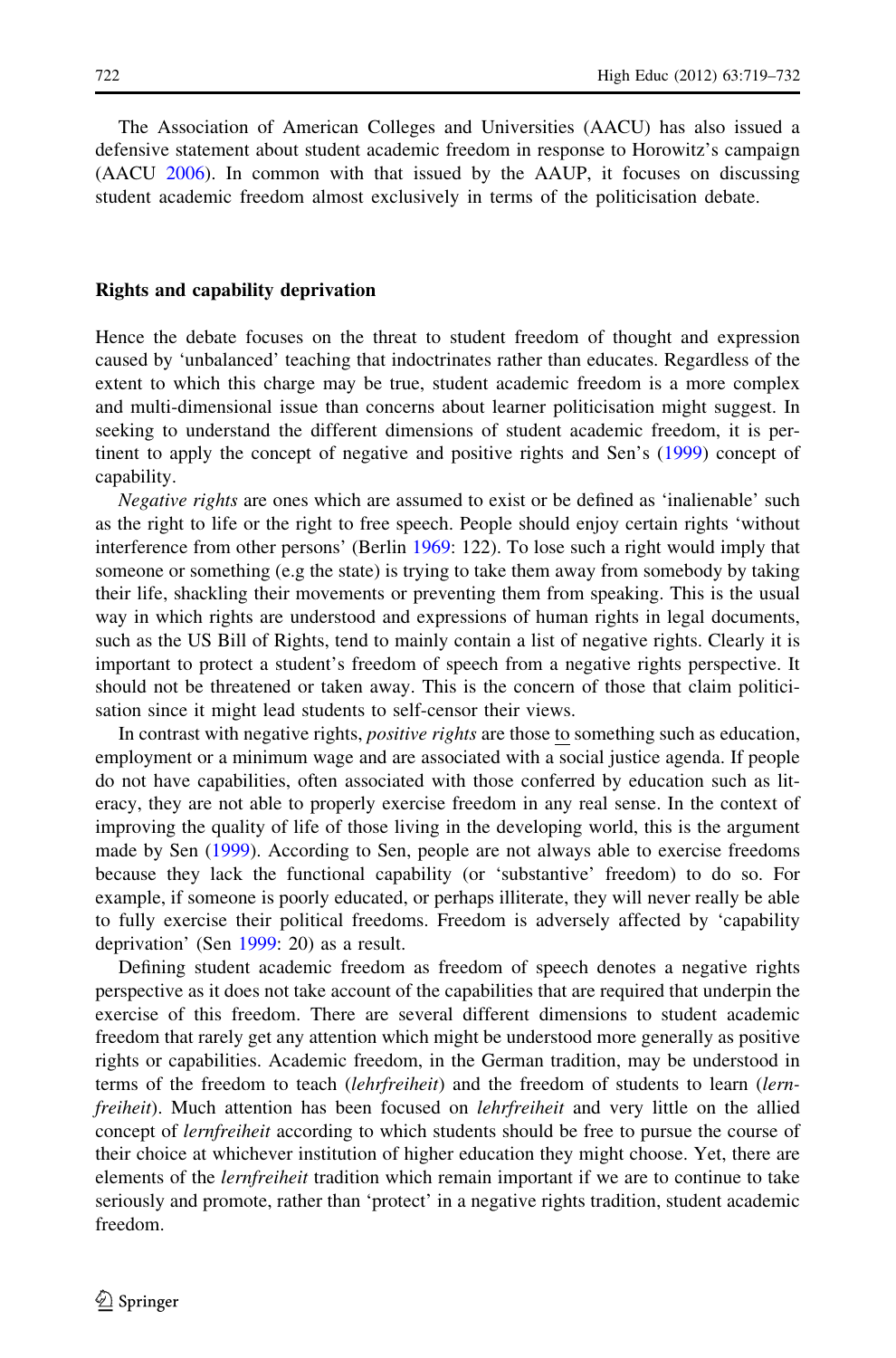#### Reframing student academic freedom

Reframing student academic freedom in terms of positive rights is important since it implies a proactive stance. A passive stance is one where it is assumed that no action is required to protect student academic freedom unless a 'threat' emerges, such as an aggressively indoctrinating teacher. However, more positively student academic freedom can be re-framed in terms of positive rights implying a proactive approach in seeking to develop the independence of students as thinkers and learners to their fullest extent. Assuming they support academic freedom, this means that universities, and their faculty, have an obligation to promote student capability. This, ultimately, is the most effective means of ensuring student academic freedom is protected.

How can student academic freedom be promoted through a capability approach? At root, capability depends on education and this presupposes the right to gain access to a university education. This implies campaigning for access to higher education as an affordable right for all, regardless of formal and informal historical restrictions such as religion and social class. Article 26 of the 1948 Universal Declaration of Human Rights (United Nations [2009\)](#page-13-0) states that everyone has the right to an education and that higher education should be accessible on the basis of merit. The global enrolment rate for higher education rose from 18% in 1999 to 25% by 2006 partly as a result of the expansion of the university system in India and China (UIS [2008](#page-13-0)). Yet, access to higher education is denied to people in a number of national contexts, such as Malaysia, where racial policies discriminate against Chinese and Indian members of the population who are not defined as indigenous. However, the opportunity to benefit from a higher education is more generally denied in many economically prosperous nations on the basis of its inaccessibility due to cost and other socio-economic hurdles. France is unusual in this context in providing students with a legal entitlement to gain access to their local university without any pre-selection process if they have passed the baccalaureate.

It is sometimes forgotten that universities have a long history of serving the church and the state which has restricted the right to access to a higher education. Whilst the cost of a university education has historically excluded large swathes of the population on the basis of their social class, barriers to entry on the basis of gender, race and religion have also been a significant break on social progress. While the struggles of women and the black population in the United States and South Africa are perhaps better known, one of the more overlooked aspects of this history was exclusion on the basis of religion in a number of countries including Britain.

The ancient British universities, with the exception of Edinburgh, were all church established (Robinson [2005](#page-13-0)). In England, non-conformists (or 'protestant dissenters') were unable to gain access to a university education until the founding of University College London in 1826. It was not until the passing of the University Tests Act in 1871 that the so called religious test was abolished in England. The restriction remained in force in Scotland until 1889. The aim of Oxford and Cambridge colleges, even during the nineteenth century, was essentially to train young men 'to serve God in Church and State' (Twaddle [1966:](#page-13-0) 45). Weber's argument for so-called value-free science and for university professors to eschew political opinions when teaching students stems from the university politics which prevailed during the early part of the twentieth century (Josephson [2004](#page-12-0)). At this time, the universities in Germany were tightly controlled by the state and the influence of the Church was still substantial in relation to professorial appointments.

The right to a higher education from a negative rights perspective has been hard won. However, the notion of education as a positive right is perhaps less well understood and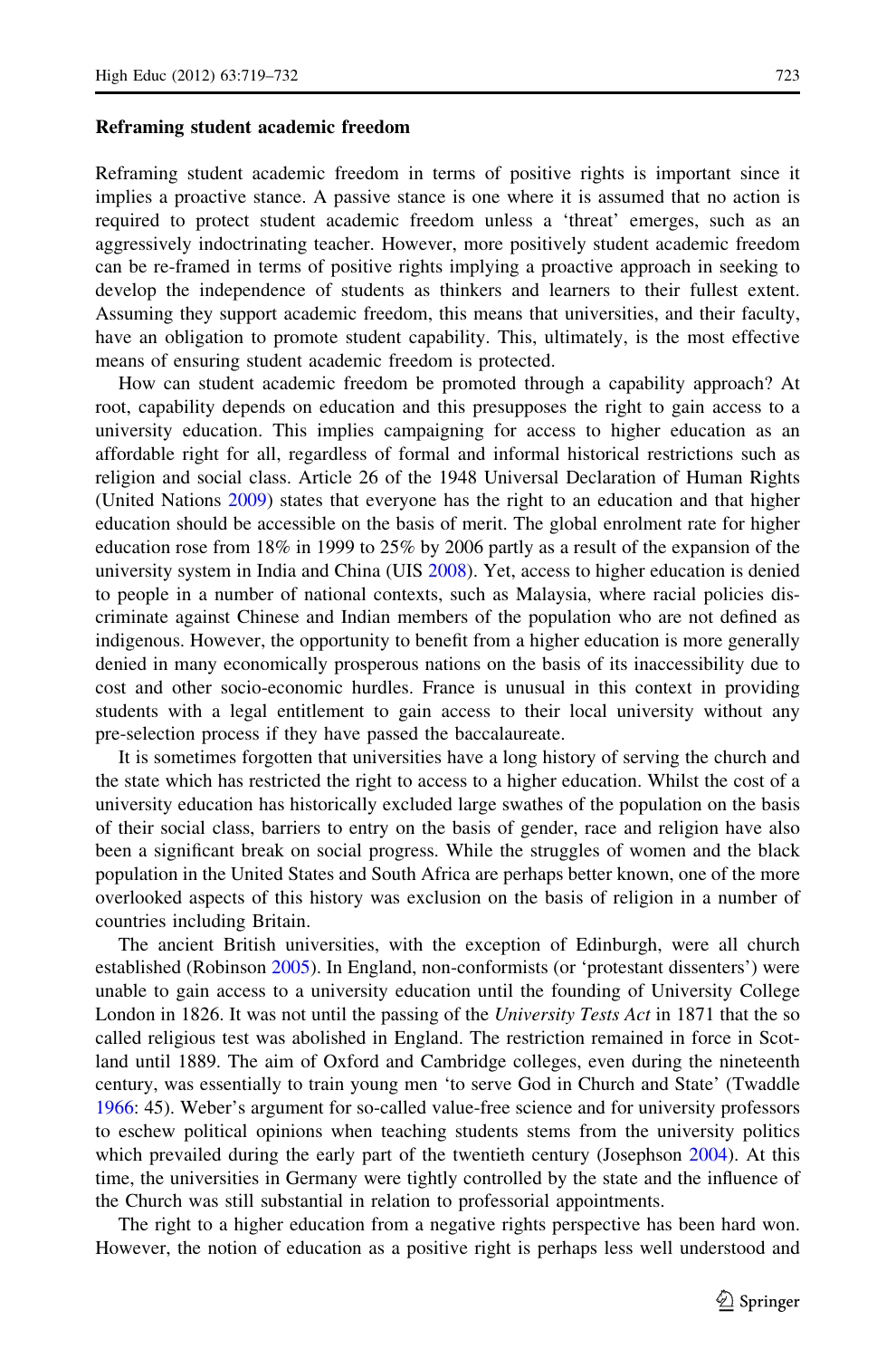associated principally with compulsory age schooling. It was not until the latter half of the twentieth century that university systems in most developed countries started to 'massify'. Elite systems of higher education, such as those in the UK or Australia, have been transformed into mass and now nearly universal systems in Trow's terms (Trow [1973](#page-13-0)). Participation rates in higher education have risen rapidly in a large number of developed and developing economies since the late twentieth century. Globally the proportion of young people going on to tertiary education has risen from under one in five in 2000 to more than one in four in 2007 with women now outnumbering men (UNESCO [2009](#page-13-0)). There are though stark regional differences with just 6% of Africans entering tertiary education compared with more than 70% in North America and Europe (UNESCO [2009](#page-13-0)). Even in developed country contexts barriers to access to higher education represent a threat to students gaining the opportunity to develop their full capabilities. Hence, it is important to recognise that mass access to higher education is a comparatively recent phenomenon. Critically, access to a higher education is now being viewed as a right rather than a privilege.

Student academic freedom further depends on a university curriculum that enhances the capability of students to develop as independent and critical thinkers. It has long been argued that students have a right to a general or liberal education in the shape of a university curriculum which is sufficiently broad to enable someone to become an independent and critical thinker as well as, perhaps, play an informed role as a citizen. The case for the contemporary relevance of a liberal undergraduate curriculum has been recently made afresh by Alasdair MacIntyre. Drawing on Newman, MacIntyre ([2009\)](#page-13-0) argues that undergraduate education needs to be seen as something that has its own ends which are distinctive from, and not simply a prologue for, graduate or professional education. He blames many of the twentieth and early twenty-first century conflicts, such as Vietnam and American policies toward Iran, on 'distinguished graduates of some of the most distinguished universities in the world' (p. 361) Recommending Newman's view of a broad and liberal undergraduate education, but for the many rather than the few, he contends that these distinguished graduates have made poor decisions due to 'an inadequate general education' (p. 361).

Another argument is that the pace of change in the modern world makes specific skill and knowledge sets rapidly outmoded. Only a broad, liberal education, that develops human qualities and dispositions rather than 'generic skills', can adequately prepare students for an essentially unknown future (Barnett [2004](#page-12-0)). In other words, a broad curriculum is more likely to 'future-proof' graduates. Conscientious faculty in vocational areas of the curriculum have long understood the importance of a curriculum which seeks to strike a balance between teaching time-sensitive employment-related skills and a broader theoretical and contextual knowledge base which is future oriented. Those who teach visual communication courses, for example, are conscious of the risks of focusing too heavily on software skills. The rapid pace of change in their industry means that what is current now may soon be redundant (Marshall and Meachem [2005\)](#page-13-0).

Thinking of the curriculum in this way would imply the provision of sufficient opportunities for students to add breadth to their specialist studies via elective courses. This does not mean that conventional course-based degrees devoid of electives cannot produce breadth of learning but that general education via electives can add a further dimension to the development of students. In its original sense, *lernfreiheit* implied that students should be free to roam between institutions of higher education, pursue whichever courses took their fancy, attend as they wished and not to be subjected to any form of test except for a final examination (Mumford Jones [1960](#page-13-0)). Modern higher education is very far from this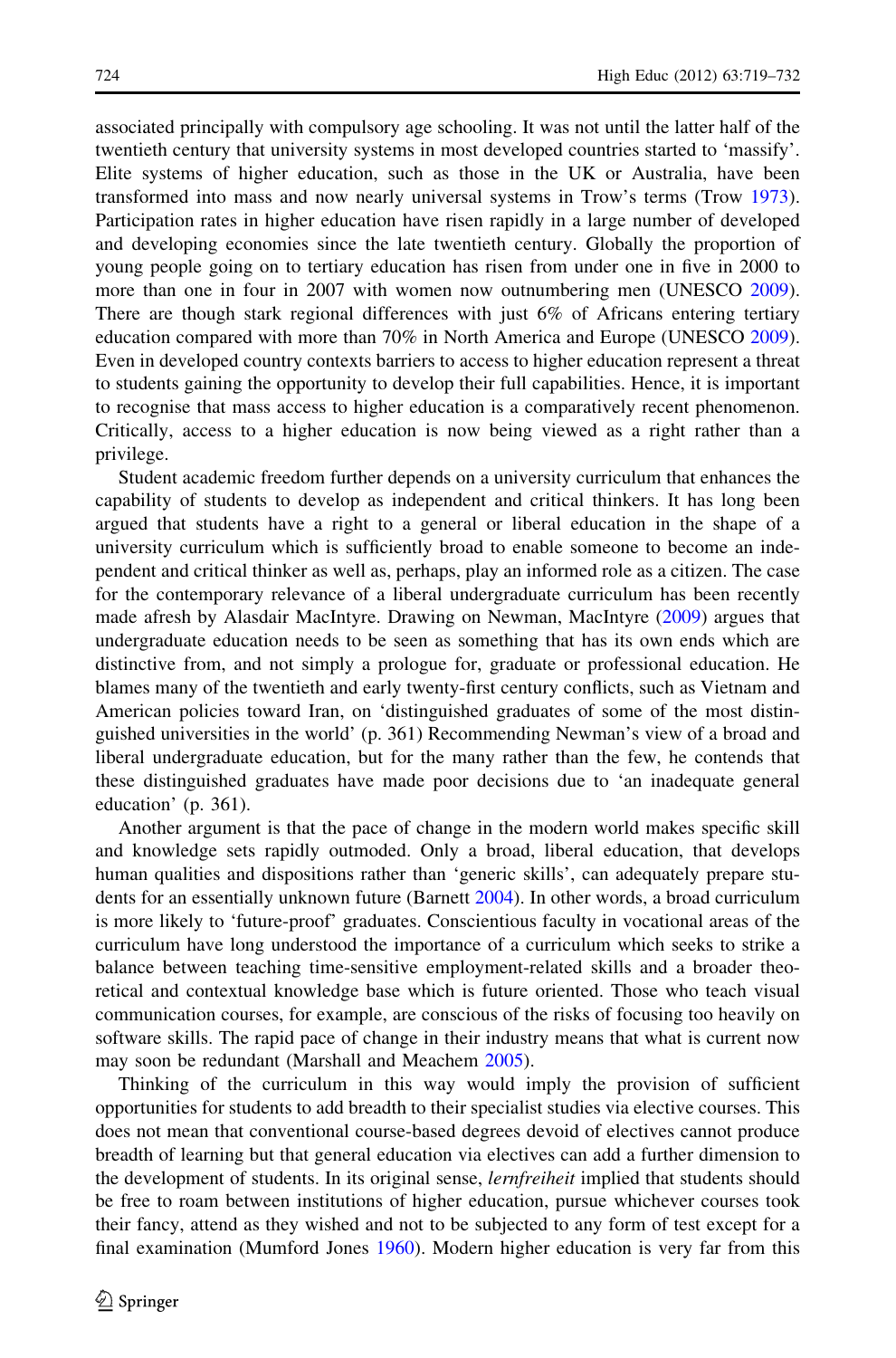idealised portrait of the student as an unencumbered travelling scholar. Many courses in higher education are highly specialised and offer students tightly restricted opportunities to take electives outside a relatively narrowly defined curriculum. Modern courses have been packaged into 'modules' or 'units' which allow few opportunities for students to develop their critical thinking or evaluative skills.

In a European context, the Bologna agreement is playing a critical role in harmonising but, at the same time, narrowing the scope and depth of degree study particularly at undergraduate level. This has forced the re-configuration of four-year undergraduate degree programmes into the three-year model and has had a profound effect on countries such as Germany, Austria and Portugal where the four-year model has strong historical roots. A Europe-wide report reveals that while the vast majority of institutions have now implemented the new Bologna degree structure it 'has not led to meaningful curricular renewal, but rather to compressed Bachelor degrees that leave little flexibility for students' (Sursock and Smidt [2010:](#page-13-0) 7). This adversely affects programmes where student mobility or internships are important features such as in languages or business. Hence, the reality is that students have less choice. The three-year bachelor degree is also squeezing out elements of the curriculum which might be characterised as more 'liberal' in nature. In many European countries students have traditionally received a more broadly based form of cultural development as a citizen, or Bildung, via a liberal education. In England the undergraduate curriculum has been configured on a narrower basis for many years. Indeed, as part of an economically driven efficiency model, the British government now sees the development of even shorter two-year degrees as integral to the future of higher education (Department of Business, Innovation and Skills [2009](#page-12-0)). An isolated example of the reverse of this trend is the introduction of a 4 year undergraduate degree programme in Hong Kong in 2012. Here, an experiment is underway to re-structure the curriculum to increase the emphasis on the liberal arts, languages, ethics and philosophy. Students will also be allowed to delay their choice of a 'major' until the end of their first year allowing them more time to reflect and mature.

A liberal education that enhances student academic freedom is not about the inculcation of particular sets of attitudes or values. Here, a distinction needs to be made between domestication and empowerment. Domestication involves seeking to implant specific sets of civic imperatives such as developing students as 'global citizens' or demonstrating that they 'care about the environment' and so on. By contrast, a liberal education that empowers students is centred on students developing critical thinking skills and their own voice rather than one which is aligned with inculcating conventional values and politically correct mantras. A significant challenge in Hong Kong is to ensure that general education within the undergraduate curriculum becomes a tool for empowerment as opposed to domestication.

The scaling back of the scope and ambition of the doctoral thesis is a further cause for concern. There is increasing evidence that doctoral theses have been circumscribed by pressure from research councils for their timely completion. In 1990 less than three quarters of PhDs funded by the UK Economic and Social Research Council were completed on time. By 2002, tighter rules led to this figure rising to four fifths (Economic and Social Research Council [2007\)](#page-12-0). While this trend might appear to indicate greater efficiency, it also means that more risky and ambitious projects are less likely to be given the go-ahead. This restricts the sense in which doctoral education represents an intellectual challenge for able students. Taught elements and compulsory training have been increasingly added to doctoral programmes. In the space of 3 years, between 2007 and 2010, it is reported that the number of institutions offering additional taught elements has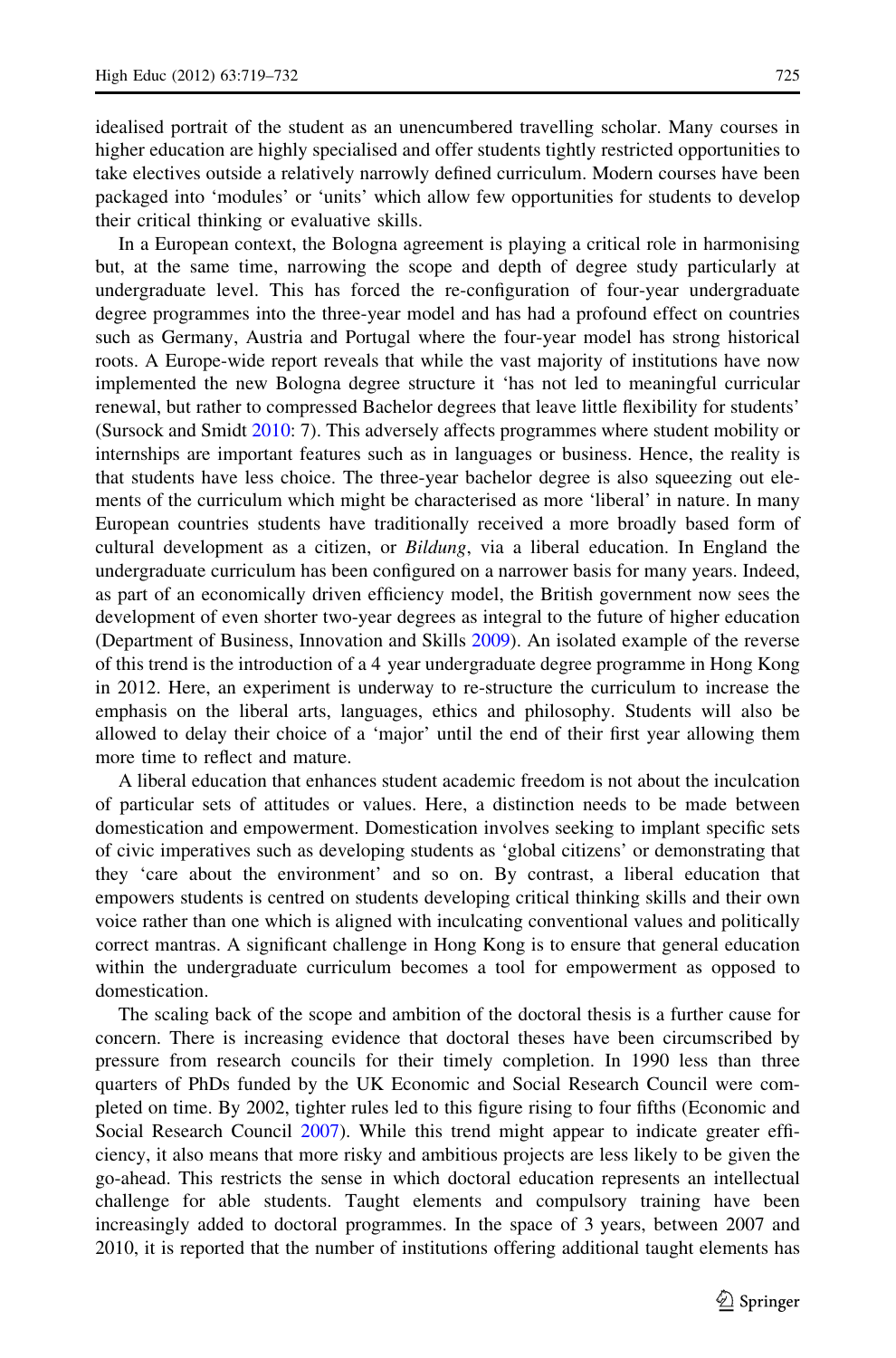increased from 49 to  $72\%$  (Sursock and Smidt [2010](#page-13-0)). The scaling back of the doctorate as a major intellectual project raises more fundamental questions about its purpose which is increasingly being cast in terms of preparation for employment rather than an academic career.

While AACU's statement about academic freedom focuses on the politicisation issue (AACU [2006\)](#page-12-0), there is a recognition of the importance of a liberal education in helping students to develop the skills of critical thinking and enquiry which enable them to develop their own perspectives on issues that face modern society. Hence, there is an implicit understanding here that liberal education is a key positive right that facilitates student academic freedom. The modern curriculum of higher education though is tending to restrict the extent to which students are able to develop a broadly-based understanding of knowledge which would make them more informed as citizens and, hence, able to exercise their 'negative' rights as fully as they might do (e.g freedom of speech).

#### Student academic freedom: threats and responses

While fair access to higher education and a liberal curriculum make a positive contribution to the development of student academic freedom, there are forces which are undermining student capability rather than enhancing it. Examples include the development of attendance policies, the theft of student intellectual property and the domestication of the student 'voice'. Here, it is important to develop responses to these threats to student academic freedom.

## Attendance policies

A range of factors are leading universities to develop policies with respect to student attendance and 'engagement' in learning more generally. These include immigration rules directed at international students, concerns about student progression and non-completion, the increasing use of the internet and virtual learning environments and a more general 'moral panic' with respect to the extent to which students are engaging in 'deep' as opposed to 'surface' learning. It is clear that, in part, this phenomenon is also linked to an increasing sense of isolation among students in a mass higher education environment and the fact that being at university is only one element of their lifestyle, particularly for those who are in employment either part or full-time. At Oxford Brookes Business School in the UK, for example, 25% of first year undergraduates have never had a conversation with a faculty member outside of class while 43% may have 'only had one or two interactions in the course of an academic year (Oxford Brookes University [2009:](#page-13-0) 1).

At worst these attendance and engagement policies consist of little more than an attendance register and a short-sighted refusal to consider the underlying reasons for student disengagement, including poor or inadequate teaching. More enlightened policies recognise the complexity of the issue and that poor teaching and timetabling of classes which take little account of student needs contribute to a lack of engagement. Some universities are taking a more hard-line attitude toward this issue by seeking to enforce policies on student class attendance.

The emerging policy of UK universities in this area rarely takes account of the counterargument that a compulsory attendance requirement is inappropriate in the context of a higher education. Firstly, higher education is a post-compulsory phase of education and students are, in most national systems such as the UK, legal adults. They are at university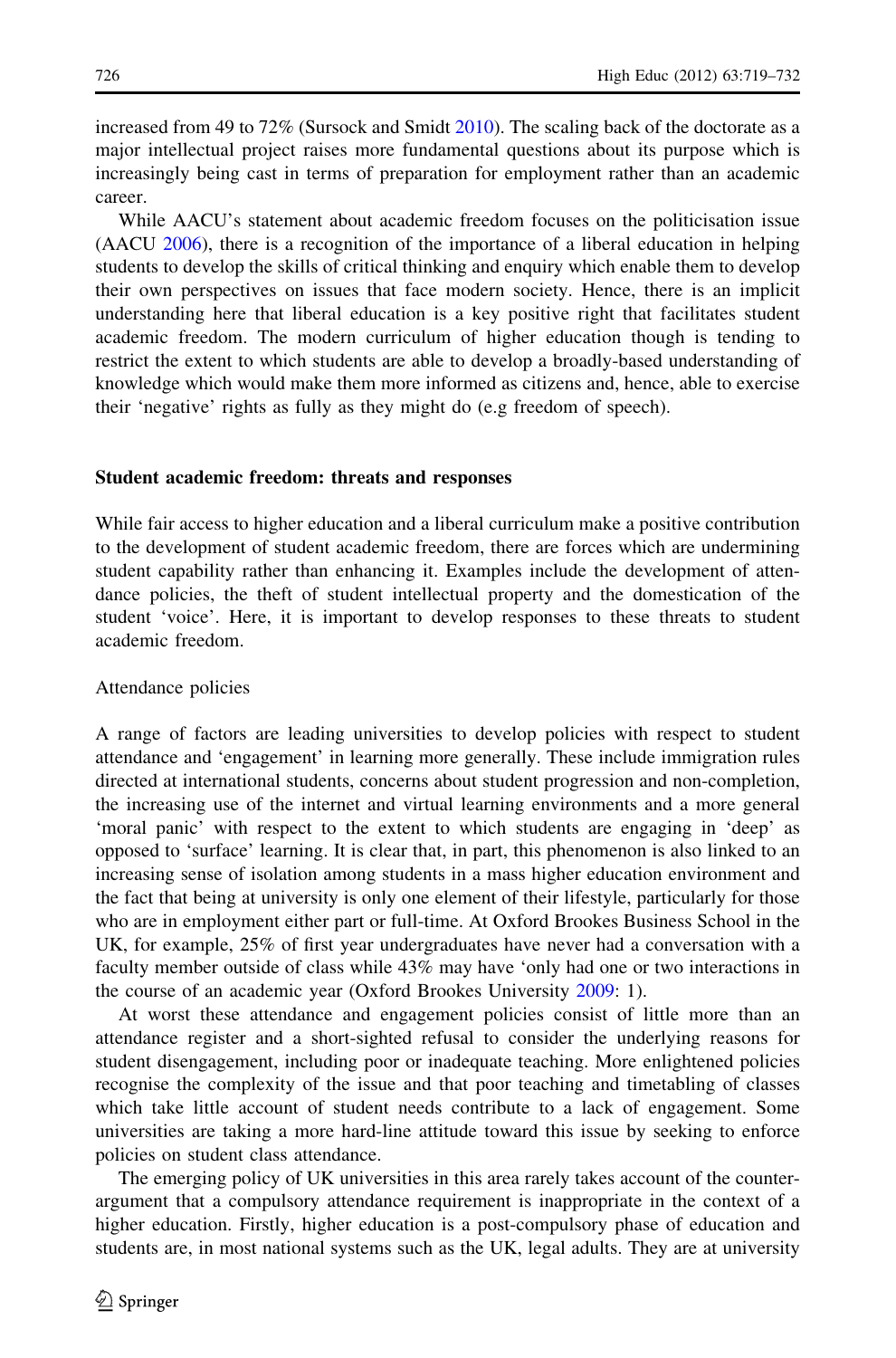through choice rather than compulsion, most are mature and work full or part-time. Moreover, students increasingly pay or defer payment for the cost of their own university

studies via tuition fees as a result of which they are increasingly being portrayed, and act, as 'customers'. Here, it is unclear what reciprocal rights students derive from the imposition of an attendance requirement. Furthermore, poor attendance at lectures and seminars is nothing new in higher education. Students traditionally 'read' for a university degree and chose what to attend according to need and interest. What is new is simply the *expectation* that students should attend and engage. Finally, while it is common for universities to have attendance regulations, historically they have rarely been enforced in practice.

Attendance and engagement policies are part of a culture which treats university students as children rather than adults. This 'infantalisation' (Furedi [2003](#page-12-0)) removes choice and judgement about the value of personal time and how this is best spent. This curiously contradicts the oft espoused commitment that students should become independent learners. It also hollows out what it means to be a higher education student and reduces it down to a compliance-based denominator. Gaining academic credit for attendance is part of a growing pattern of presenteeism in higher education. Presenteeism is increasingly apparent in assessment design through the use of contribution grades, particularly in a North American context, and group assessment which has resulted from the massification of higher education. Group assessment practices are often underpinned by a genuine concern to improve the quality of the student learning experience but can be open to abuse as a means to cope with assessment loads. Most group assessment allocates a single grade to the group without account being taken of individual contributions. Attendance at group oral presentations is necessary for students to demonstrate that they 'deserve' the grade regardless of how little they may have contributed. Another example of this trend is the use of online tracking systems which can gauge how often a student contributes to an online forum as part of a discussion. While the number of contributions may be recorded electronically this pays little regard to the quality of such interventions no matter how well-informed they might be.

Teaching that closely links assessment and student learning through integrated forms of assessment provide a more positive alternative to attendance policies. Here, rather than focusing on the negation of student independence, the emphasis is on motivating students to participate fully in the learning process rather than treating assessment as a 'bolt on' activity. This involves, in part, the development in students of 'connoisseurship' (Sadler [1989\)](#page-13-0) by developing instructional systems that enable them to acquire the acumen and store of tactics to identify what high quality academic work is and modify their own work accordingly. If students are going to be able to improve and grow as learners they need to develop this capacity for self-evaluation. A number of writers and researchers have built on Sadler's work by suggesting ways that the classroom can be developed as a community of co-learners such as via the use of blogs (Churchill [2009](#page-12-0)). Sadler's concept of connoisseurship speaks directly to the treatment of students as members of the academic community giving them access to the insider knowledge that they are often denied in conventional approaches to learning and teaching. In Sadler's terms it is about inducting students into the 'guild' of what it means to be an academic, sharing this expert knowledge and empowering them in the process. Engaging students in this way is about enabling them to develop their full capacity as learners. This contrasts with requirements to keep an attendance register as a control mechanism. Inspiring teaching which inducts students into guild knowledge largely negates the need to treat university students as children.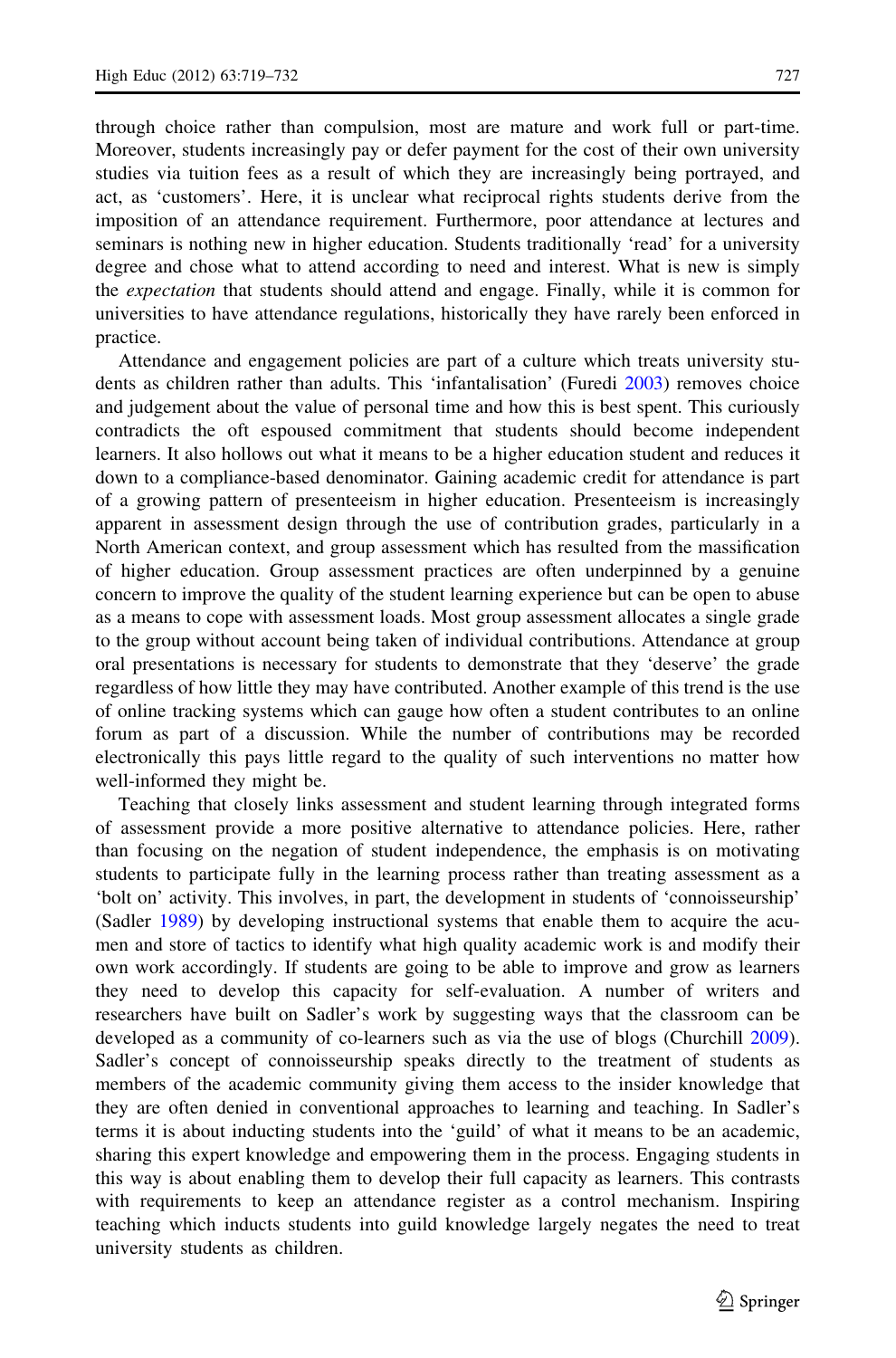#### The theft of intellectual property

A student, as a free scholar rather than an employee of the university, should be able to retain rights to their own intellectual property. Yet, students face two threats in safeguarding their own intellectual property and in the restriction on their freedom which results. The first of these is the formal introduction in recent years of university policies on intellectual property rights (IPR) which seek to exploit the commercial potential of inventions, copyright and patents. These policies are principally aimed at the research and innovation of academic faculty who are employees of the university. These policies normally assign IPR to the university where research or innovation with a commercial value has been generated in the normal course of employment. While the circumstances in which creativity takes place, and the extent to which academic faculty should share in commercial gains, is a source of argument, the assertion of the employer's right to benefit has a legal foundation.

It is notable, though, that a large number of universities have sought to apply a similar policy in circumstances where a student generates intellectual property of some kind. This is applied to students at all levels, including undergraduates, although it is more likely to affect a doctoral student engaged in original research. Yet, whilst faculty are employees of a university, students are not, even though graduate students frequently participate in teaching activities. Whilst students may draw to some extent on the resources of the institution in the course of their creative efforts and work in some cases with academic faculty, the assignment of their IPR to the university has a debatable legal foundation (Patel [1996\)](#page-13-0). It is also dubious from a moral standpoint and acts as a further threat to student academic freedom. University policies on intellectual property rights often treat students in the same restrictive way as academic faculty even though they are clearly not employees such as that of the University of Leeds. Some universities, such as the University of Bristol, have what they describe as a 'fair share' system of dealing with IPR but still treat students in much the same way as they do a member of faculty by expecting the institution to benefit from commercial exploitation even though a student is not an employee.

This theft of student intellectual property also occurs in other less explicit or formal ways through tutors and lecturers drawing on the scholarship of students without credit. Such practices are rife in the world of doctoral education where there is a long, and undistinguished history of doctoral students discovering that their original scholarship subsequently appears in the publications of their supervisor without sufficient, or sometimes any, authorial credit. A frequent practice is so-called 'gift' or 'gratuitous' authorship where individuals who have not contributed to a study are named as a co-author. Invariably this occurs where senior faculty appear as co-authors on papers researched and written by research students (Lazar [2004](#page-13-0)). This practice mirrors what is sometimes termed 'organisational plagiarism' in a commercial context where a more senior manager takes credit for the work of a junior colleague. Here, the intellectual property of students can be subtly re-assigned to faculty who appear as the first (or last) named author of research papers based on their student's original scholarship. Some academic faculty perceive such practices as legitimate owing to the fact that the student's research has resulted from funding which they (i.e the faculty member) generated (Macfarlane and Saitoh [2009\)](#page-13-0).

This particular threat to student academic freedom may be addressed through greater attention being given to authorship policies. Institutions have focused strongly on developing research ethics policies defined predominantly in terms of principles derived from the biosciences with a stress on the rights of human research subjects (Macfarlane [2009](#page-13-0)). However, these policies less commonly address authorial credit and the exploitation of student intellectual property. Faculty members have more knowledge and power than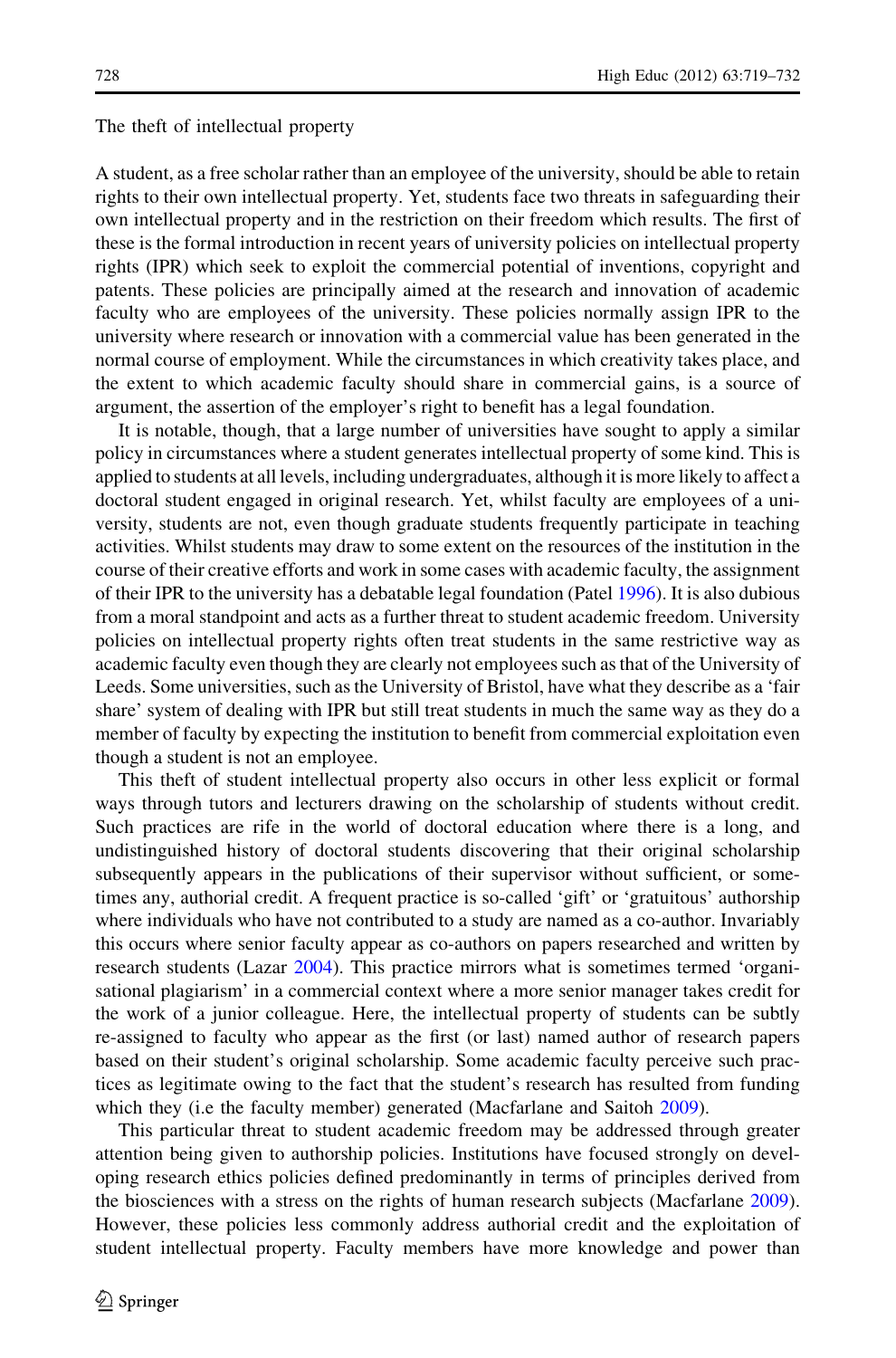students and need to take ethical responsibility for the fair allocation of authorial credit

where collaborative research takes place (Welfare and Sackett [2010\)](#page-13-0). A number of scholarly and professional bodies do issue ethical guidelines for the recognition of student contributions (e.g American Educational Research Association, American Psychological Association) and the Vancouver protocol (ICMJE [2008](#page-12-0)) sets out an internationally recognised standard. While there is limited consensus with respect to authorship credit among faculty and students (Welfare and Sackett [2010](#page-13-0)), the Vancouver protocol is clear that an author can only be someone who contributes substantially to the generation and interpretation of data, drafts the article or revises it critically and gives final permission for it to be published (ICMJE [2008](#page-12-0)). Authorial credit is related closely with the treatment of students as members of the academic community with equal rights, if not equal status. Addressing this issue in a positive way would symbolise a commitment to enhancing the rights of students as scholars.

The domestication of the student voice

Student radicalism and activism is sometimes regarded as a unique feature of the student movement of the 1960s. The evidence though shows that students have long come into conflict with both their institutions and the state in seeking to exercise freedom of association and expression (Horn [1999](#page-12-0)). Even in the nineteenth century this included organising student (political) societies, publishing newspapers critical of the institution, and inviting controversial speakers to the campus.

Since the student radicalism of the 1960s however, institutions have sought to increasingly domesticate the 'student voice' for the benefit of the reputational status of the university. This is connected closely with the growth of a quality assurance culture reliant on student evaluation of teaching, a feature of modern university life which often attracts criticism as a potential threat to the academic freedom of faculty. Here, the use of such data in making tenure decisions is sometimes alleged to result in students knowingly abusing their evaluative role. In a contemporary context, student evaluation of teaching plays an increasingly important role in higher education in determining the reputation of institutions via the assessment of performance data. This is drawn on both by public funding bodies and students and parents looking to make comparisons between institutions. Universities are keen to use such data as a marketing tool where results are favourable as a critical part of reputation management. However, attenuated concern for reputation has led to coercive attempts to domesticate, and sometimes manipulate, student evaluation particularly where these feed into comparison with competitor institutions via 'league tables' (Kenber and Matthew [2010](#page-13-0)).

The 'student voice' has become the clarion call of political correctness in the modern university. Yet, students are increasingly being assigned a role as part of the quality assurance apparatus as student 'representatives' in course staff-student committees or in other internal monitoring and review processes. This is about the domestication of the 'student voice' and is illustrated by the often tokenistic inclusion of students in review processes. This involvement is used as a marketing tool to convince external agencies, such as the UK Quality Assurance Agency for higher education, that academic standards are robust within the institution.

In the UK, for example, the National Student Survey has become an increasingly high profile mechanism for the comparison of the quality of higher education institutions since its inception in 2005. A number of well-publicised incidents have demonstrated that universities have sought to implicitly and sometimes explicitly encourage students to overscore perceptions of the quality of their educational experience. The concern that a low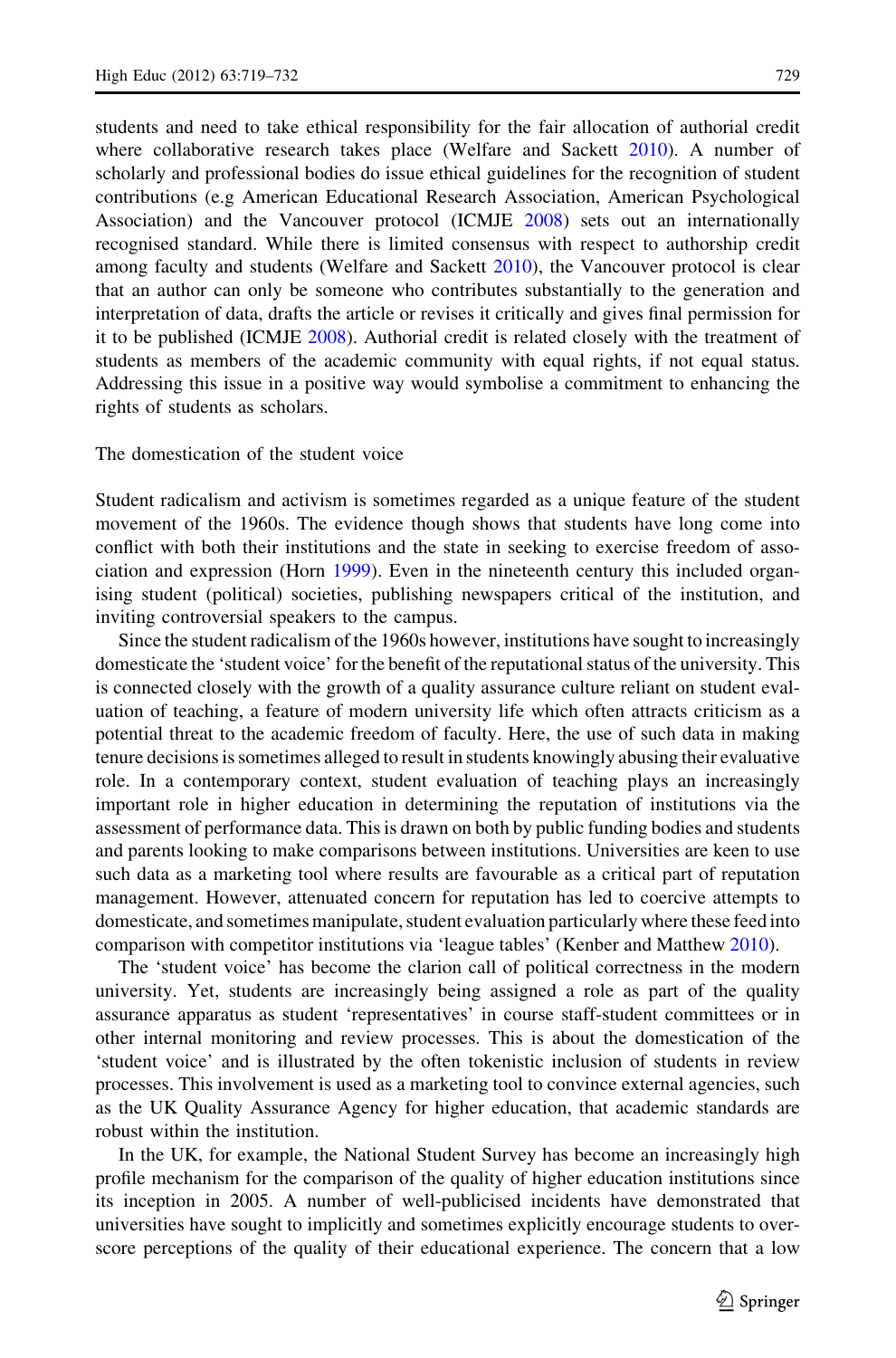response rate will exaggerate the influence of a small number of disgruntled individuals has led institutions to pressurise students to participate via a series of email reminders and further requests by telephone or text message. Heads of academic departments are implored to get their students to 'reflect positively' on their experiences at university. Other universities have gone further with staff members allegedly seeking to persuade students to give artificially high scores to boost the relative 'value' of their degree. Accusations that students are being pressurised exists not only in cyberspace. In 2010, the English higher education funding council reported complaints about eight universities covering the period 2008–2010 (Hutchison [2010\)](#page-12-0). The most high profile of these allegations concerned Kingston University. In 2008, students at the University recorded a member of faculty unambiguously telling them to artificially inflate their ratings as the consequent ranking of the institution in the league table would impact on their employment prospects (Mostrous [2008\)](#page-13-0).

These, and other, incidents have come to light largely as a result of the so-called digital democracy. Every individual is now a media channel and student blogs and social networking sites abound. Universities, acting as corporate rather than educational entities, have reacted defensively to the emergence of social networking sites as a popular means of giving voice to student concerns. Unlike student evaluation questionnaires which universities develop, analyse and present, they are unable to control this more free-form of student evaluation. There are also more formal and organised online sources for the evaluation of university teaching such as 'Ratemyprofessors.com' which have grown in importance in recent years (Otto et al. [2008](#page-13-0)). Universities often perceive these more informal and less controlled forms of evaluation as a threat to institutional reputation and tend to react defensively to criticisms posted outside the formal quality assurance apparatus of the university.

However, it is important to draw a distinction between student evaluation data collected by university authorities at an institutional level and that collected at the more local level by individual academics. While the former is likely to be quantitative and analyzed with a view to promoting the university's reputation, the latter is more likely to be more informally framed and often qualitative in nature resulting from discussions, focus groups and written comments. Here, it is important that the organisation of institutional level evaluation does not squeeze out the collection of informal, local but often more authentic evaluation feedback from students. Part of a more empowering approach involves allowing students to design and take central responsibility for evaluation rather than subjecting learners to standardised instruments (Giles et al. [2004](#page-12-0)).

## Conclusion

Student academic freedom has been used as a political agenda by those who regard the university as a hotbed of academic radicalism. This has skewed the debate and resulted in the neglect of a broader set of issues which are adversely affecting the negative and positive freedoms of students. Reframing student academic freedom as capability provides an active rather than passive interpretation of the responsibilities of universities and professors. Arguably, developing students as critical thinkers is the transcendent professional value of university educators (Barnett [1990\)](#page-12-0). This can be achieved through a curriculum that places an emphasis on the development of students as independent, critical thinkers. This needs to be understood as a liberal education for empowerment rather than one which inculcates students with a politically correct sets of values. Moreover, faculty members need to be alert to ways in which student academic freedom is being threatened through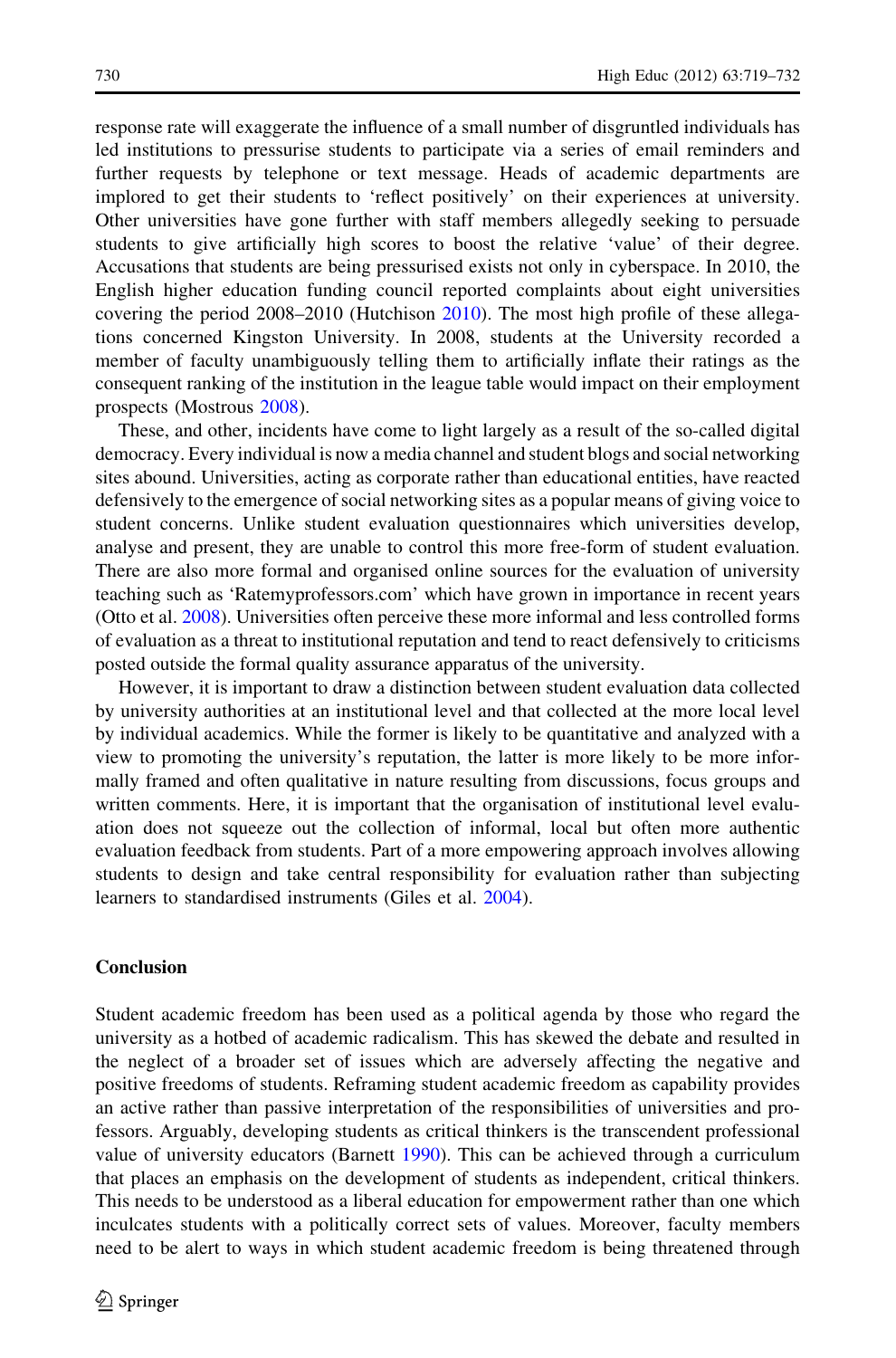<span id="page-12-0"></span>trends such as attendance requirements that erode student capability to make judgements over the use of their own time, and in the assessment of their educational experiences in narrowly prescribed ways which furnish information to bolster institutional reputation rather than self-evaluation. Here, faculty can counter such trends through continuing to encourage informal and student-led forms of evaluation assessment and integrating assessment with student learning and the development of connoisseurship.

It is important to re-conceptualise what we understand by student freedom. Much of this is about students being allowed or empowered to make their own decisions about their study environment and being unshackled from assumptions about their level of maturity. Several of the threats to student academic freedom outlined in this paper have tended to attract attention as undermining academic standards. Yet, the most significant consequence of a diminished education is to deprive students of the capability to exercise their freedoms in a meaningful way.

Open Access This article is distributed under the terms of the Creative Commons Attribution Noncommercial License which permits any noncommercial use, distribution, and reproduction in any medium, provided the original author(s) and source are credited.

### **References**

- Altbach, P. (2009). Academic freedom: A realistic appraisal. International Higher Education, 57, 2–5.
- American Association of University Professors (AAUP). (1915). Declaration of principles on academic freedom and academic tenure. [http://www.aaup.org/AAUP/pubsres/policydocs/contents/1915.htm?](http://www.aaup.org/AAUP/pubsres/policydocs/contents/1915.htm?PF=1) [PF=1](http://www.aaup.org/AAUP/pubsres/policydocs/contents/1915.htm?PF=1). Accessed March 13, 2010.
- American Association of University Professors (AAUP). (2007). Freedom in the classroom. [http://www.](http://www.aaup.org/AAUP/comm/rep/A/class.htm) [aaup.org/AAUP/comm/rep/A/class.htm.](http://www.aaup.org/AAUP/comm/rep/A/class.htm) Accessed April 14, 2010.
- Association of American Colleges and Universities (AACU). (2006). Academic freedom and educational responsibility. [http://www.aacu.org/about/statements/documents/academicFreedom.pdf.](http://www.aacu.org/about/statements/documents/academicFreedom.pdf) Accessed April 12, 2010.
- Barnett, R. (1990). The idea of higher education. Buckingham: Society for Research into Higher Education/ Open University Press.
- Barnett, R. (2004). Learning for an unknown future. Higher Education Research and Development, 23(3), 247–260.
- Berlin, I. (1969). Four essays on liberty. Oxford: Oxford University Press.
- Bissell, C. (1969). Academic freedom: The student version. Queen's Quarterly, 76(2), 171–184.
- Churchill, D. (2009). Educational applications of Web 2.0: Using blogs to support teaching and learning. British Journal of Educational Technology, 40(1), 179–183.
- Department of Business, Innovation and Skills. (2009). Higher ambitions: The future of universities in a knowledge economy. London: The Department of Business, Innovation and Skills.
- Economic and Social Research Council. (2007). Annual reports and accounts, 2006–2007. London: The Stationery Office.
- Furedi, F. (2003). Therapy culture: Cultivating vulnerability in an uncertain age. London: Routledge.
- Giles, A., Martin, S., Bryce, D., & Hendry, G. (2004). Students as partners in evaluation: Student and teacher perspectives. Assessment and Evaluation in Higher Education, 29(6), 681–685.
- Horn, M. (1999). Students and academic freedom in Canada. Historical Studies in Education, 11(1), 1-32.
- Hutchison, P. (2010). Universities accused of pressuring students over satisfaction survey. The Daily Telegraph, 27 April.
- International Committee of Medical Journal Editors (ICMJE). (2008).Uniform requirements for manuscripts submitted to biomedical journals: writing and editing for biomedical publication. The Vancouver Protocol.
- Josephson, P. (2004). Lehrfreiheit, Lernfreiheit, Wertfreiheit: Max Weber and the University Teachers' congress in Jena 1908. Max Weber Studies, 4(2), 201–219.
- Karran, T. (2009). Academic freedom: In justification of a universal ideal. Studies in Higher Education, 34(3), 263–283.